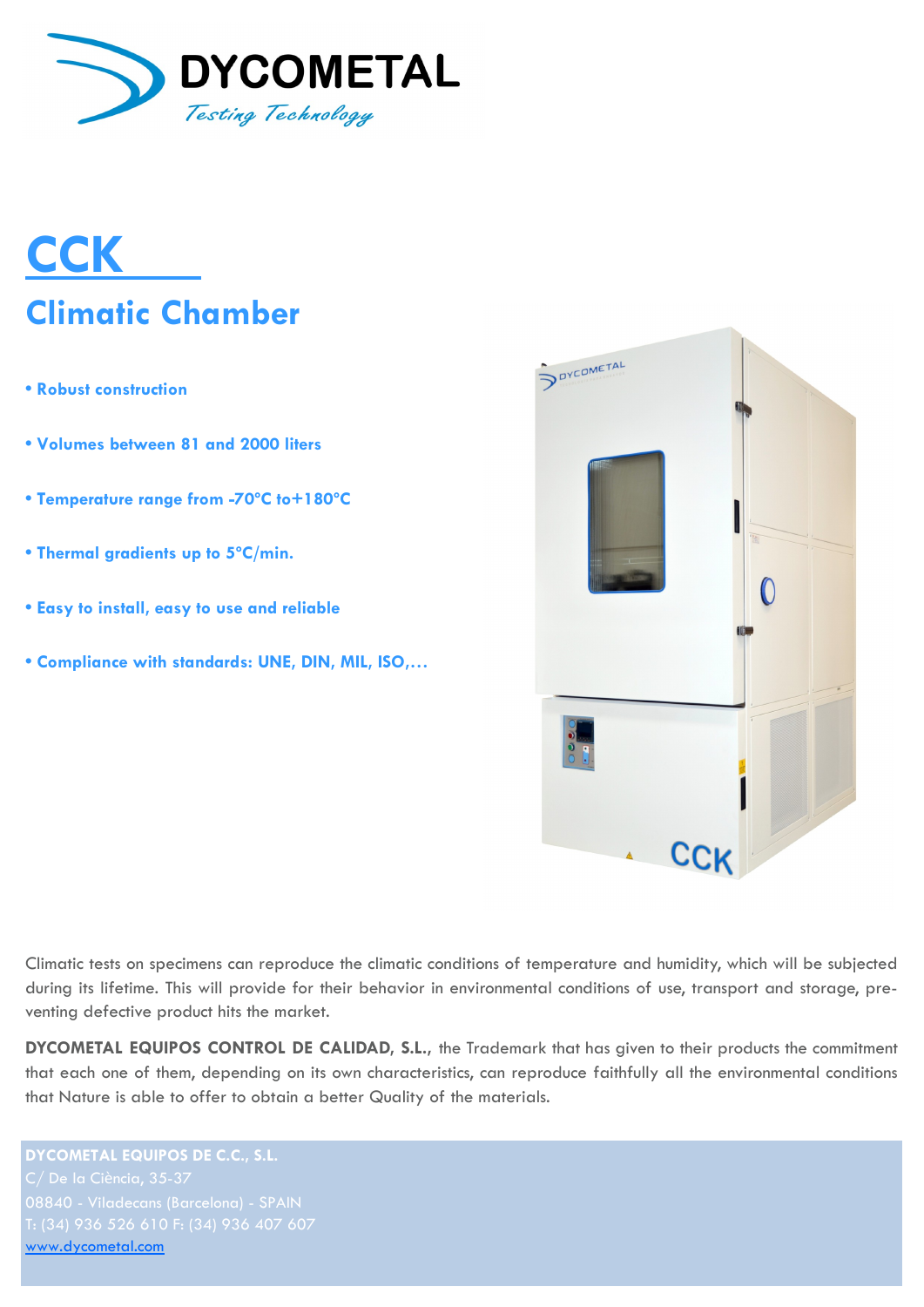### **FEATURES**

#### **Construction**

• Extremely robust

• Built on a steel tube structure and externally based galvanized steel sheet with oven-dried acrylic paint to RAL-9010.

• Interior Sheet Stainless Steel AISI 304 (18/8), completely sealed and seamless interior. Door painted according to RAL-9010.

• Doors with or without sight glass.

• Thermal insulation panels composed of semi-rigid polyurethane foam of high density and very low thermal conductivity, free of chlorofluorocarbons, asbestos and lead oxide and mercury as stipulated by the Environmental Regulations concerning the installation of thermal-acoustic insulation.

• Standard models with capacities from 81 (MINITEST) to 2000 liters.

• 4 multidirectional castors in the base of the chamber to facilitate the movement, and/or vibration height adjustable support (optional depending on model).

- Access port made in PVC with seal cap (different diameters).
- Temperature control by electronic controller with digital read-actual value and setpoint work.
- Temperature measuring by PT-100 Ohm. DIN Class probes
- 2 stainless steel shelves



**DYCOMETAL EQUIPOS DE C.C., S.L.** [www.dycometal.com](http://www.dycometal.com/)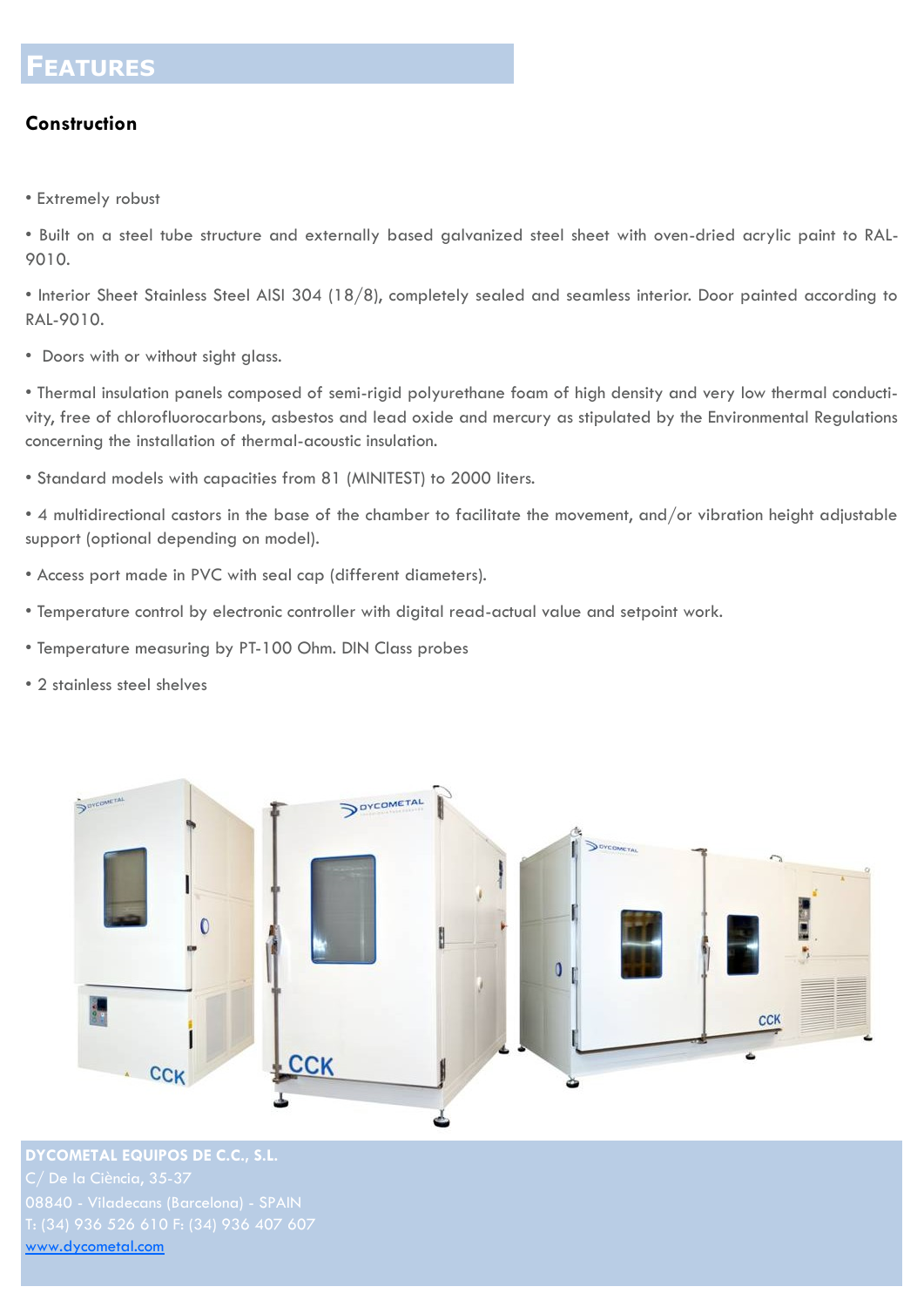#### **CONTROL:**

- Programs numbers stored in the memory: 50.
- 500 segments programs.
- Loops number: from 1 to 999 or infinite
- Optimization of work values by PID

parameters in cold and heat.

- Direct humidity in%
- Pt-100 probe

• LED screen with alphanumerical keyboard that allows visualize the programmed values. The screen has an ergonomic position, switch and controls.



• Temperature and humidity monitoring which allows programming in sections based profiles using ramp and stabilization.

• The system allows you to save in nonvolatile memory all programmed data, not being affected by power failures.



- Setting alarms. Advise when exceeds a safety limit or for some reason there is any deviation from the programmed conditions.
- Directly reading of the moisture in %HR

•Power Supply Voltage (check depending on the modelphase or three-phase)

• Climatic test Software + PC Cable

**DYCOMETAL EQUIPOS DE C.C., S.L.** [www.dycometal.com](http://www.dycometal.com/)